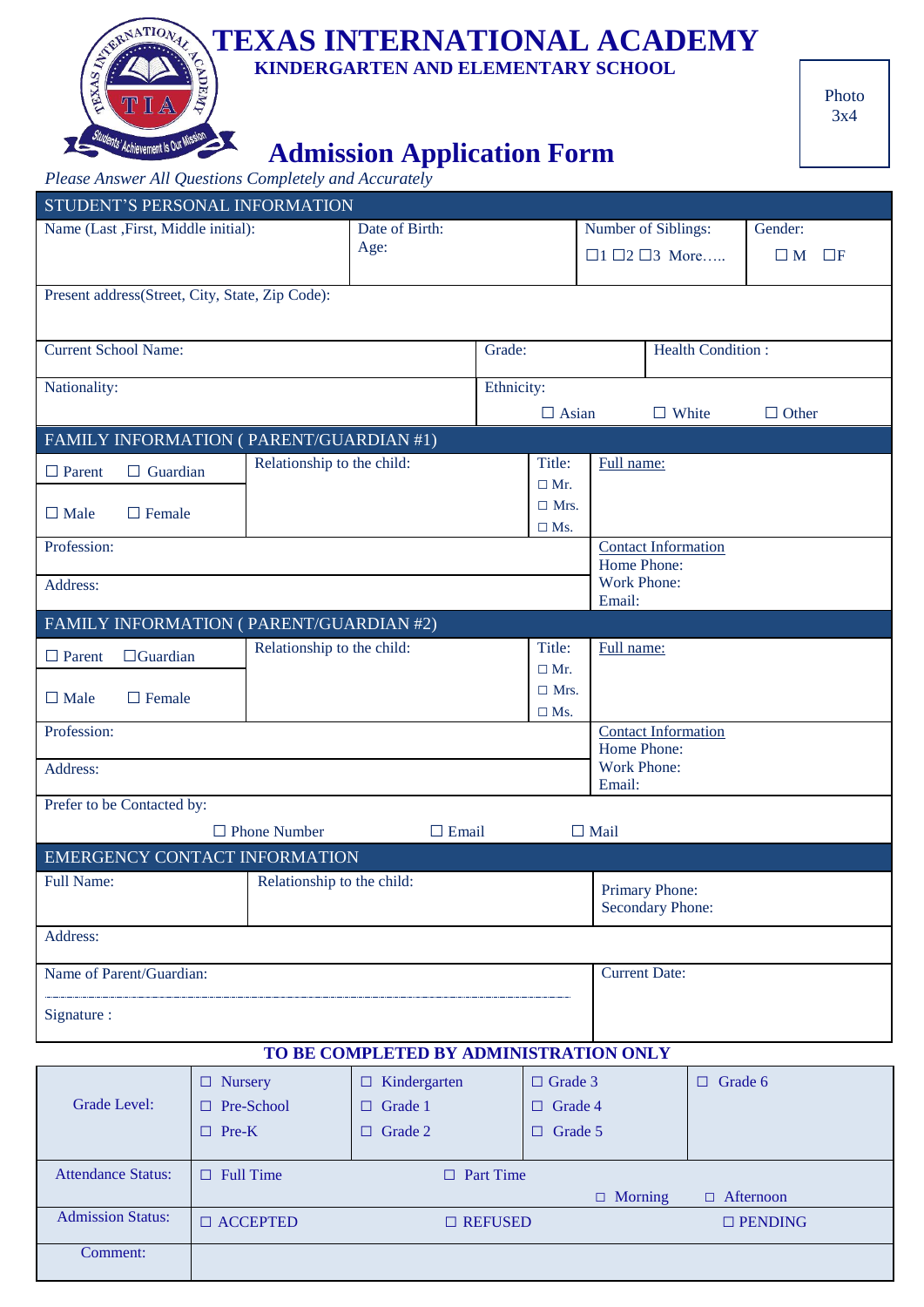

#### **Permission form for basic field Trip and Other Activities**

I hereby authorize T.I.A and its staff to include my child (name):…………………………………………. on basic field trips and other activities organized by the school for the purposes that the School deems as relating to my child's academic development. I am ready to pay for any necessary cost with advance notice of my acknowledgment.

#### *Please tick below boxes as appropriate:*

**□** <sup>I</sup> authorize T.I.A to include my child in photo-taking, audio-recording and video-filming of school activities and use for your organization's brochures, promotion and media purpose.

**□** I don't authorize T.I.A to include my child in photo-taking, audio-recording and video-filming of school activities and use for your organization's brochures, promotion and media purpose.

**Parent/Guardian's full name: ……………………………………………………………………………………………… Parent/Guardian's Signature: ………………………………………………………………………………………………. Date…………………………………………**

Kindergarten Campus: #19, Street 294, Sangkat Boeung Kang Kong I, Khan Chamkamorn, Phnom Penh. Tel: +855 23 223 222, Email: tsia.enroll@gmail.com Elementary Campus: #39, Street 310, Sangkat Boeung Kang Kong I, Khan Chamkamorn, Phnom Penh. Tel: +855 23 211 222, Email: tsia.enroll@gmail.com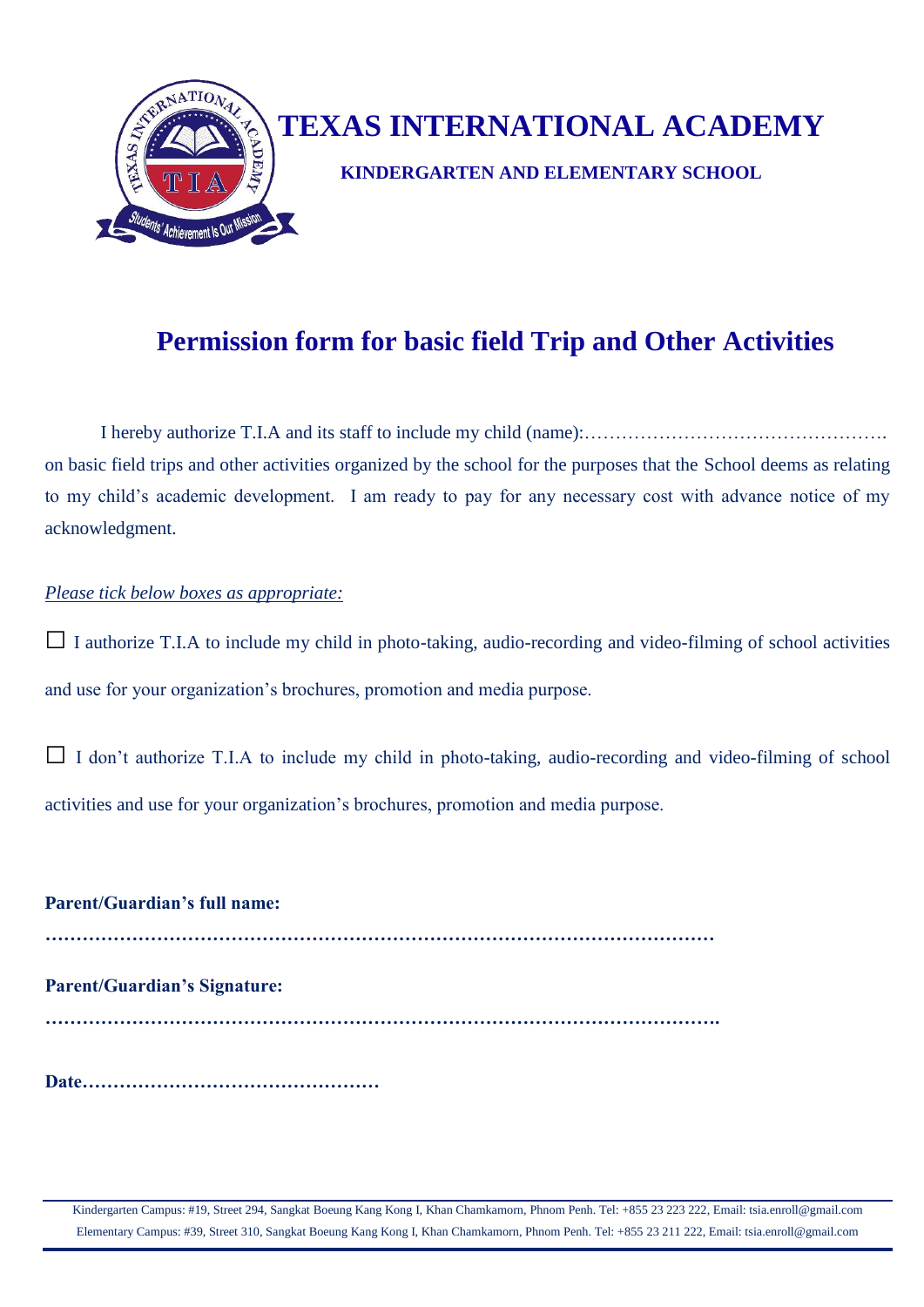### **TO : TEXAS INTERNATIONAL ACADEMY**

# **Pick-up Authorization Form**

I hereby give authorization to the following people to pick-up my child from Texas International Academy.

| $\mathbf{N}^{\text{o}}$ | <b>Full Name</b>                    | Passport/Identity card Nº | <b>Contact Information</b> | Photo $3\times4$ |
|-------------------------|-------------------------------------|---------------------------|----------------------------|------------------|
| $\mathbf{1}$            | Name:<br>Relationship to the child: |                           |                            |                  |
| $\overline{2}$          | Name:<br>Relationship to the child: |                           |                            |                  |
| $\mathbf{3}$            | Name:<br>Relationship to the child: |                           |                            |                  |
| 4                       | Name:<br>Relationship to the child: |                           |                            |                  |

| <b>To: Parents</b>                                                                                                                      |                     |  |  |  |  |
|-----------------------------------------------------------------------------------------------------------------------------------------|---------------------|--|--|--|--|
| Please note that our school will not accept verbal authorization for the safety of your child.                                          |                     |  |  |  |  |
| In order to release your child, authorized person must always bring along his/her passport or identity                                  |                     |  |  |  |  |
| card with him/her for verification upon request.                                                                                        |                     |  |  |  |  |
|                                                                                                                                         |                     |  |  |  |  |
| <b>Child's Name</b><br>and the control of the control of the control of the control of the control of the control of the control of the |                     |  |  |  |  |
| <b>Parent's Name</b>                                                                                                                    |                     |  |  |  |  |
|                                                                                                                                         | Date: $\frac{1}{2}$ |  |  |  |  |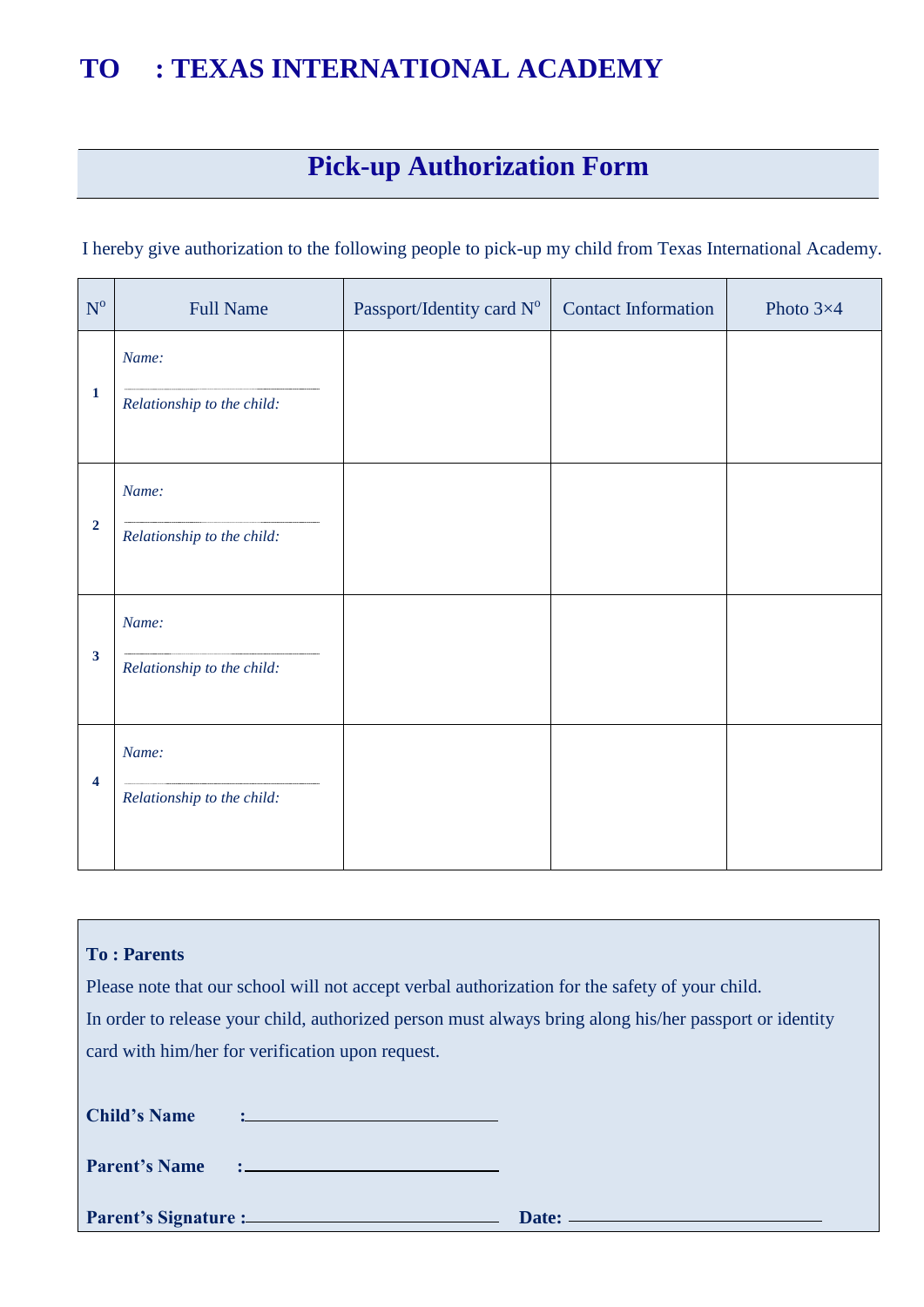#### **TO : TEXAS INTERNATIONAL ACADEMY**

#### **LUNCH AND SNACKS ORDER FORM**

| Please tick below boxes as appropriate: |  |  |  |  |
|-----------------------------------------|--|--|--|--|
| <b>Snack Options:</b>                   |  |  |  |  |
|                                         |  |  |  |  |
| Yes school snacks.                      |  |  |  |  |
| Please list below any food prohibited:  |  |  |  |  |
|                                         |  |  |  |  |
|                                         |  |  |  |  |
|                                         |  |  |  |  |
|                                         |  |  |  |  |
|                                         |  |  |  |  |
| <b>Lunch Options:</b>                   |  |  |  |  |
|                                         |  |  |  |  |
| Yes school lunch<br>No school lunch     |  |  |  |  |
|                                         |  |  |  |  |
| Please list below any food prohibited:  |  |  |  |  |
|                                         |  |  |  |  |
|                                         |  |  |  |  |
|                                         |  |  |  |  |
|                                         |  |  |  |  |
|                                         |  |  |  |  |
|                                         |  |  |  |  |
|                                         |  |  |  |  |
|                                         |  |  |  |  |
|                                         |  |  |  |  |

Kindergarten Campus: #19, Street 294, Sangkat Boeung Kang Kong I, Khan Chamkamorn, Phnom Penh. Tel: +855 23 223 222, Email: tsia.enroll@gmail.com Elementary Campus: #39, Street 310, Sangkat Boeung Kang Kong I, Khan Chamkamorn, Phnom Penh. Tel: +855 23 211 222, Email: tsia.enroll@gmail.com